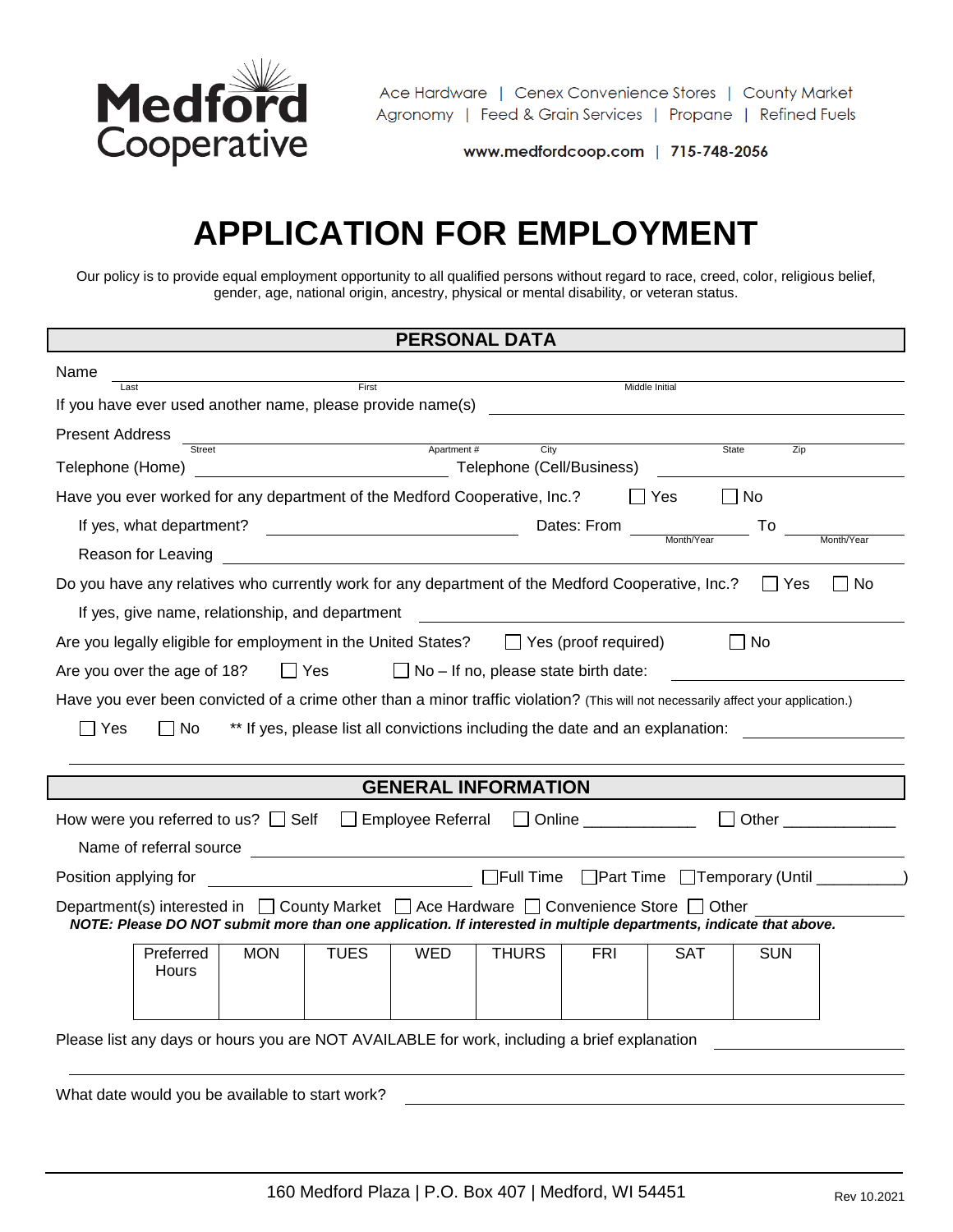| <b>EDUCATIONAL BACKGROUND</b> |               |                      |                 |  |  |
|-------------------------------|---------------|----------------------|-----------------|--|--|
|                               | Name and City | Did You<br>Graduate? | Course or Major |  |  |
| High School                   |               |                      |                 |  |  |
| <b>Technical School</b>       |               |                      |                 |  |  |
| College or University         |               |                      |                 |  |  |
| Other                         |               |                      |                 |  |  |
| <b>EMPLOYMENT HISTORY</b>     |               |                      |                 |  |  |

Are you currently employed? If not, when was your last date of employment?

| Have you been involuntarily discharged or suspended from employment in the past five years? $\Box$ Yes $\Box$ No |  |  |  |  |  |  |
|------------------------------------------------------------------------------------------------------------------|--|--|--|--|--|--|
|------------------------------------------------------------------------------------------------------------------|--|--|--|--|--|--|

If yes, please provide an explanation:

Starting with the most recent employer, list full and part-time jobs, summer or volunteer work. Include periods of military service, self-employment, and unemployment. Please leave no unexplained gaps. Attach separate sheet if necessary.

| Company Name                                                                               | Telephone                 |      |
|--------------------------------------------------------------------------------------------|---------------------------|------|
|                                                                                            |                           |      |
| Address                                                                                    | Employed (Month and Year) |      |
|                                                                                            | From                      | Т٥   |
| Supervisor's Name and Title                                                                | Earnings                  |      |
|                                                                                            | Start                     | Last |
| Job Title                                                                                  | Reason for Leaving        |      |
|                                                                                            |                           |      |
| Duties (be specific, include equipment operated and supervisory responsibilities, if any.) |                           |      |
|                                                                                            |                           |      |

| 2. | Company Name                                                                               | Telephone                 |
|----|--------------------------------------------------------------------------------------------|---------------------------|
|    |                                                                                            |                           |
|    | Address                                                                                    | Employed (Month and Year) |
|    |                                                                                            | From<br>To                |
|    | Supervisor's Name and Title                                                                | Earnings                  |
|    |                                                                                            | Start<br>Last             |
|    | Job Title                                                                                  | Reason for Leaving        |
|    |                                                                                            |                           |
|    | Duties (be specific, include equipment operated and supervisory responsibilities, if any.) |                           |
|    |                                                                                            |                           |
|    |                                                                                            |                           |

| Company Name                                                                               | Telephone                 |       |
|--------------------------------------------------------------------------------------------|---------------------------|-------|
|                                                                                            |                           |       |
| Address                                                                                    | Employed (Month and Year) |       |
|                                                                                            | From                      | To    |
| Supervisor's Name and Title                                                                | Earnings                  |       |
|                                                                                            |                           | Last  |
| Job Title                                                                                  | Reason for Leaving        |       |
|                                                                                            |                           |       |
| Duties (be specific, include equipment operated and supervisory responsibilities, if any.) |                           |       |
|                                                                                            |                           |       |
|                                                                                            |                           | Start |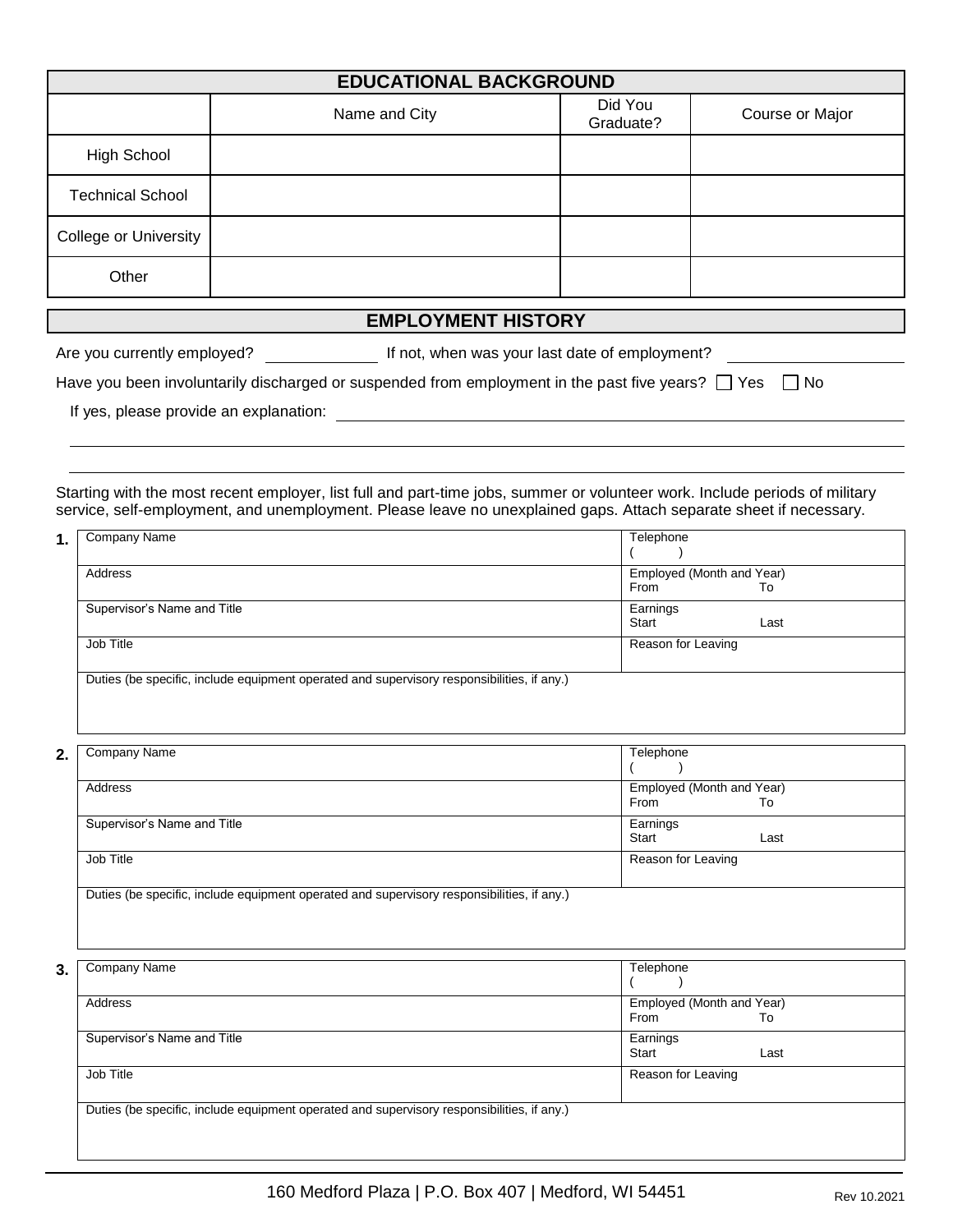### **EMPLOYMENT HISTORY (Continued)**

| Company Name                                                                               | Telephone                 |      |
|--------------------------------------------------------------------------------------------|---------------------------|------|
|                                                                                            |                           |      |
| Address                                                                                    | Employed (Month and Year) |      |
|                                                                                            | From                      | To   |
| Supervisor's Name and Title                                                                | Earnings                  |      |
|                                                                                            | Start                     | Last |
| Job Title                                                                                  | Reason for Leaving        |      |
|                                                                                            |                           |      |
|                                                                                            |                           |      |
|                                                                                            |                           |      |
| Duties (be specific, include equipment operated and supervisory responsibilities, if any.) |                           |      |

In addition to your work history, are there other skills, qualifications, or experiences you would like us to consider (you may include volunteer work, school activities and honors, etc.)?

|                                                                                                                                                        | <b>REFERENCES</b>       |                |                        |                   |
|--------------------------------------------------------------------------------------------------------------------------------------------------------|-------------------------|----------------|------------------------|-------------------|
| Name<br>Company                                                                                                                                        |                         |                | Relationship and Title |                   |
| Address                                                                                                                                                | City                    | <b>State</b>   | Home Phone             | <b>Work Phone</b> |
|                                                                                                                                                        |                         |                |                        |                   |
| Name                                                                                                                                                   |                         | Years<br>Known | Relationship and Title |                   |
| Company                                                                                                                                                |                         |                |                        |                   |
| <b>Address</b>                                                                                                                                         | City                    | <b>State</b>   | Home Phone             | <b>Work Phone</b> |
| Name                                                                                                                                                   |                         | Years<br>Known | Relationship and Title |                   |
| Company                                                                                                                                                |                         |                |                        |                   |
| <b>Address</b>                                                                                                                                         | City                    | <b>State</b>   | Home Phone             | <b>Work Phone</b> |
|                                                                                                                                                        | <b>SPECIAL SKILLS</b>   |                |                        |                   |
| Check each of the following with which you have had experience:<br>$\Box$ Typing (WPM_________)<br><b>CDL Driver</b><br>Other (please list)<br>$\perp$ | Switchboard<br>Forklift |                | Stocking               | Cash Register     |
| List your strongest qualifications for employment.                                                                                                     |                         |                |                        |                   |
|                                                                                                                                                        |                         |                |                        |                   |
|                                                                                                                                                        |                         |                |                        |                   |
| Why do you want to work for the Medford Cooperative, Inc.?                                                                                             |                         |                |                        |                   |
|                                                                                                                                                        |                         |                |                        |                   |